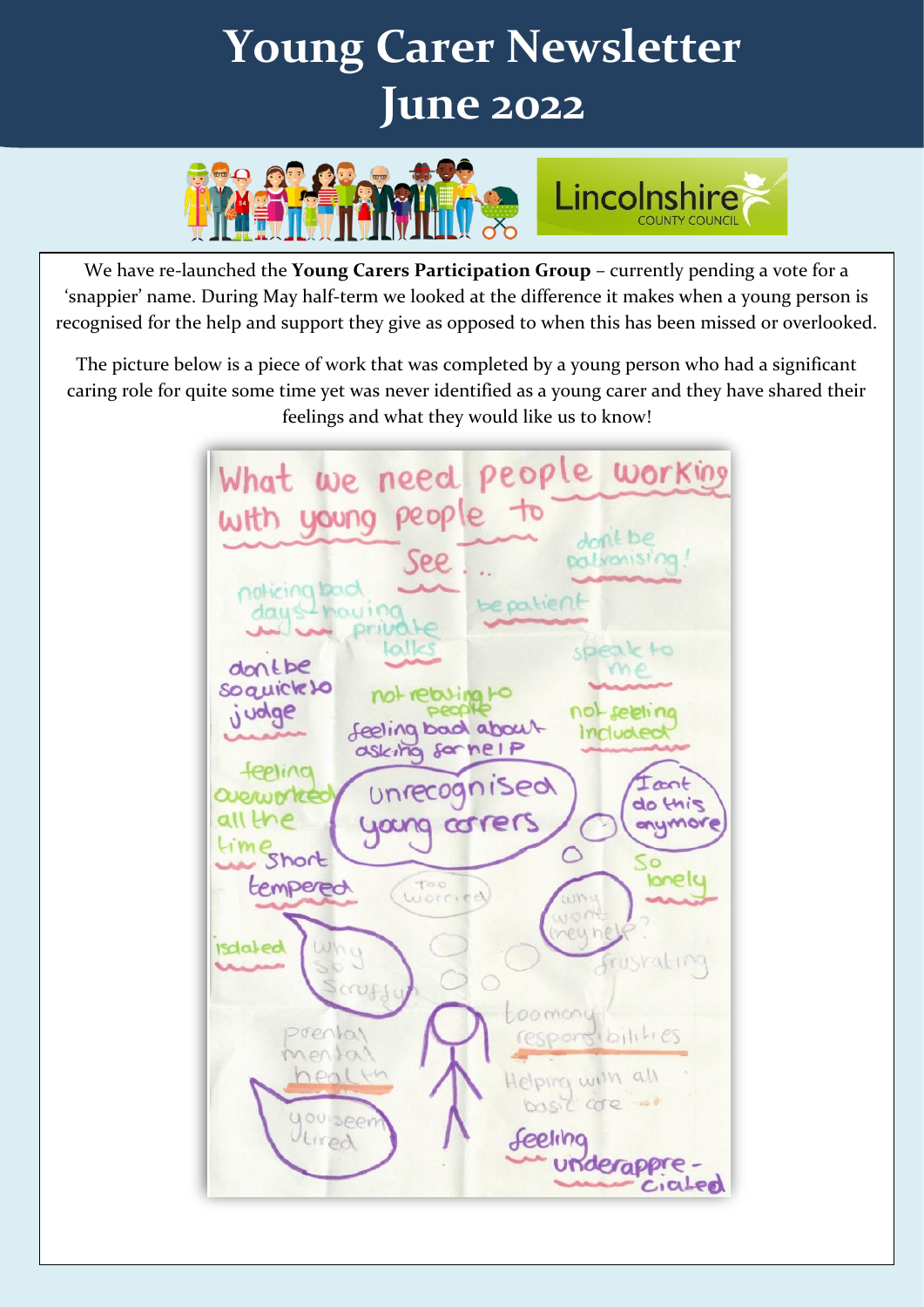## Young Carers – Newsletter June 2022

The Participation Group also looked at how it felt personally to them when someone had recognised their role and why it matters. If you would like to join the group please email [youngcarers@lincolnshire.gov.uk,](mailto:youngcarers@lincolnshire.gov.uk) or speak to your Young Carer Group Leader

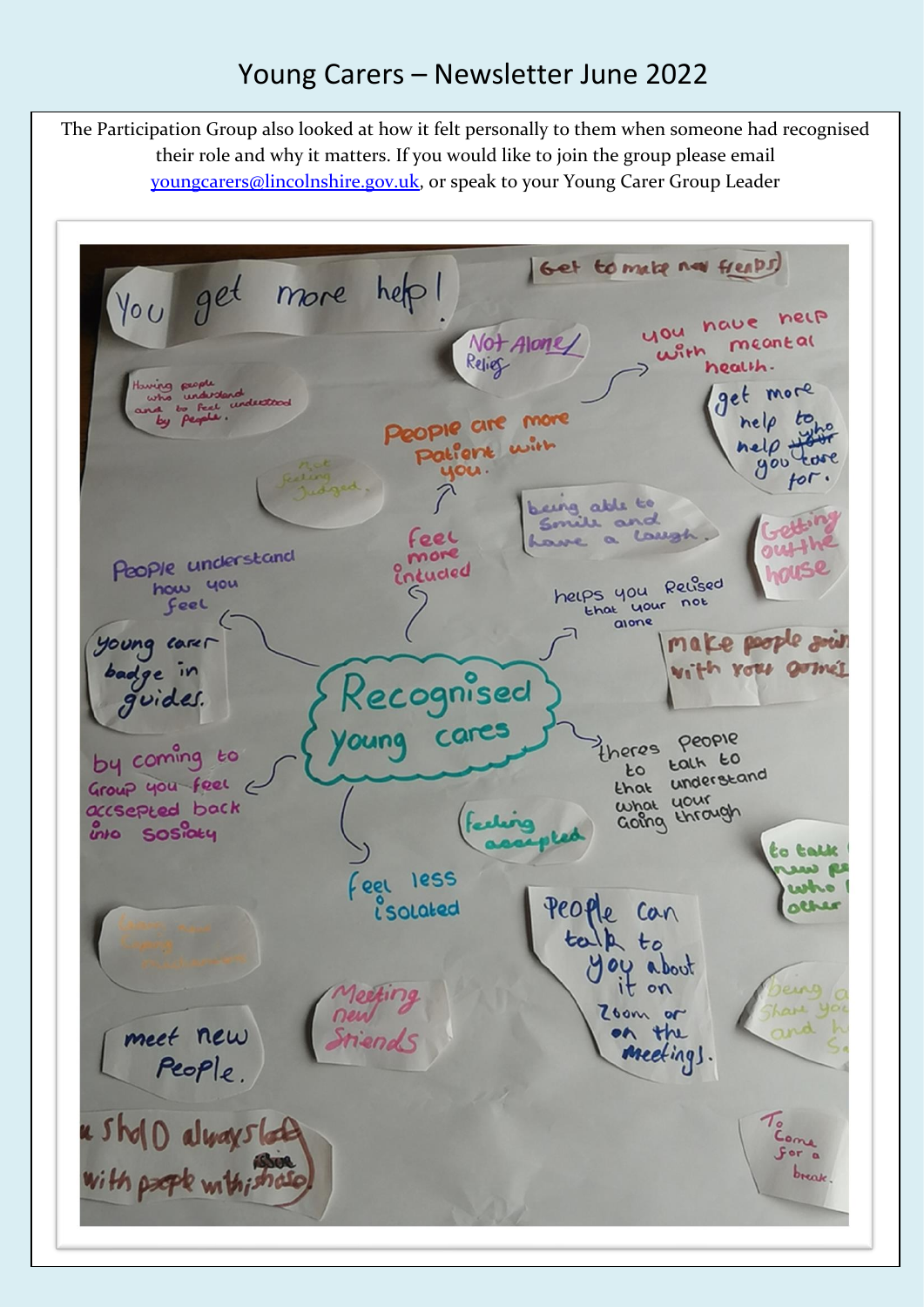## Young Carers – Newsletter June 2022

What does your school do currently to support young carers? If you'd like to do something more or different, would you like to be included in our **Community of Practice Sessions**? We are going to hold regular sessions for schools – Primary and Secondary separately where good ideas and practice can be reflected on and we can share what has worked well in settings, what some of the barriers may be and how these may be overcome. If you are not already attending a session in June and would like to be included, please email [youngcarers@lincolnshire.gov.uk](mailto:youngcarers@lincolnshire.gov.uk) and we will make sure you are invited to the next one.

Some schools have asked for some ideas about activities to do with the Groups they run. If you have some that have worked for you that you would like to share – we'd love to hear about them. Some ideas we have had:

#### Icebreakers

Would you rather game….

Would you rather – have a monkey or a robot?

Would you rather – be the worst player on a Team that always wins or the best player on a Team that always loses?

Would you rather – have 1 eye in the middle of your forehead or 2 noses?

Would you rather have a switch that makes your brothers and sisters quiet or one that makes your parents quiet?

Would you rather go into the past to speak with your younger self or go into the future to speak to your future self?

Would you rather lick a stinky armpit or chew a rotten yellow toenail.

Would you rather have no elbows or no knees?

Weather Symbol check in – which are you today?

#### Who would you give your last Rolo to?

What skills have you developed because you are a young carer? Design a poster to highlight these.

**Employers for Carers Scheme** - a network of forward-thinking employers who recognise the benefits of supporting employees with caring responsibilities. The members' platform offers access to a range of dedicated resources and practical information and advice. As an employer, to sign up to benefit from these free resources, please go to [www.efcdigital.org](http://www.efcdigital.org/) and sign up using the membership code EFC1946.

A reminder that the **HAF** scheme now includes ALL young carers known to Lincolnshire County Council at no cost. Details of schemes will be circulated closer to summer break. For more information, please visit their page [https://www.lincolnshire.gov.uk/school](https://www.lincolnshire.gov.uk/school-pupil-support/holiday-activities-food-programme)[pupil-support/holiday-activities-food-programme](https://www.lincolnshire.gov.uk/school-pupil-support/holiday-activities-food-programme)

#### Or email [haf@lincolnshire.gov.uk](mailto:haf@lincolnshire.gov.uk)

The video below only shows a tiny snapshot of the amazing activities which took place over Christmas. It is an amazing programme. <https://youtu.be/KxhYYjdq7B0>

Lincolnshire County Council has teamed up with Carers UK to offer free access to their Digital Resource for Carers. You can access this using the code below: Jointly is a mobile and online application created by carers for carers. It is designed to make caring a little easier, less stressful and more organised. Get free access to the digital resource, use the access code: **DGTL1946**

[Jointly App](https://gbr01.safelinks.protection.outlook.com/?url=https%3A%2F%2Fjointlyapp.com%2F&data=05%7C01%7CHannah.Sherman%40lincolnshire.gov.uk%7Cfb3a34533bcc47d1026508da47d33372%7Cb4e05b92f8ce46b59b2499ba5c11e5e9%7C0%7C0%7C637901269670564128%7CUnknown%7CTWFpbGZsb3d8eyJWIjoiMC4wLjAwMDAiLCJQIjoiV2luMzIiLCJBTiI6Ik1haWwiLCJXVCI6Mn0%3D%7C3000%7C%7C%7C&sdata=wSC72wCw%2FwIwYdt%2Fo%2FJlVki3V%2BXDJs6LakzRpUcTERA%3D&reserved=0)